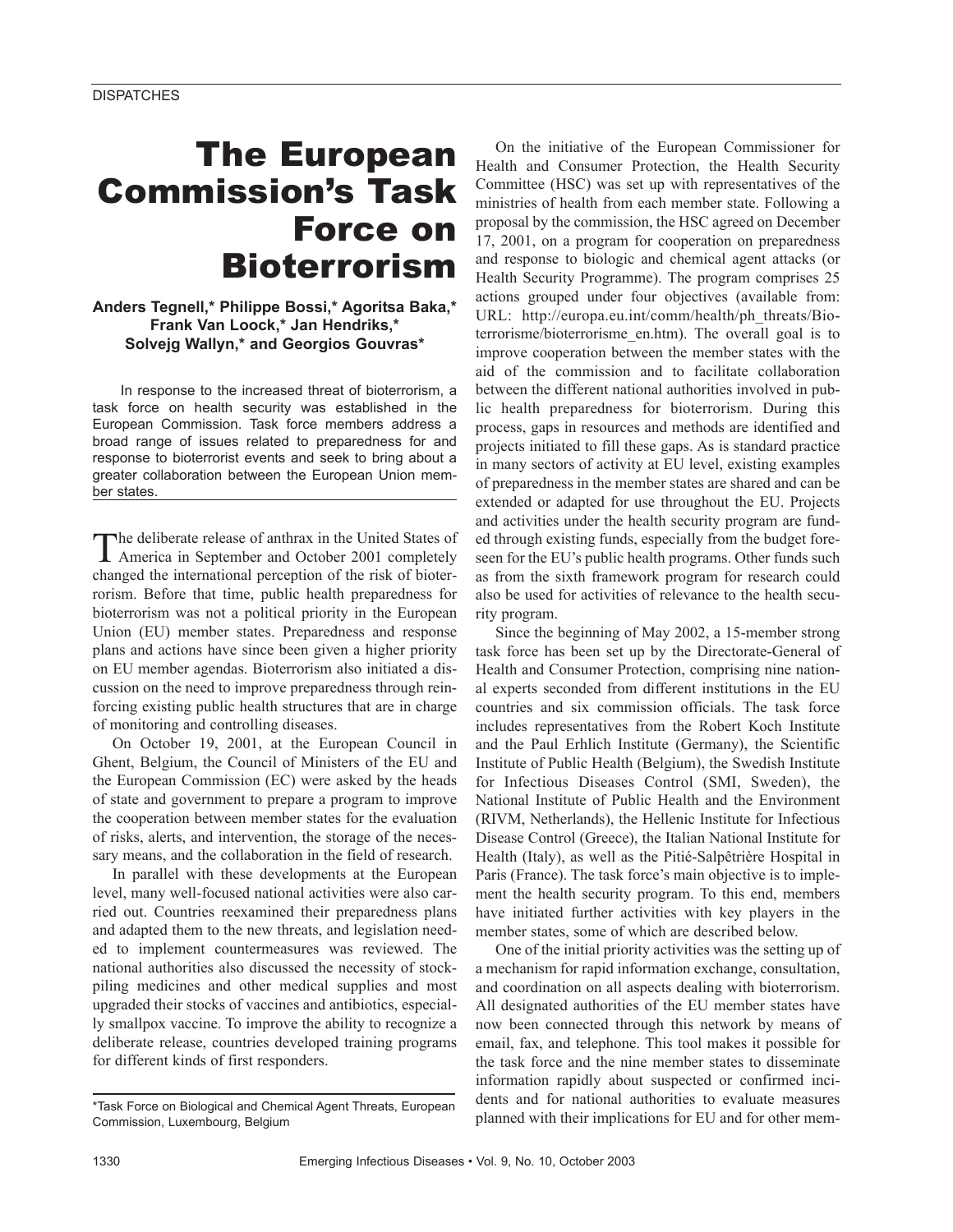ber states. The task force is available 24 hours a day, 7 days a week to facilitate the process. By May 2003, the system had been used in two major EU-wide exercises and for nine alerts about suspicious events communicated by the member states.

The early detection of a deliberate release or bioterrorist attack is an essential part of a program of preparedness. One essential tool to make this possible will be the regular surveillance activities already in place at national and European level. Certain modifications to these systems, such as the addition of certain diseases considered as having a high potential for deliberate release, would have to be done to make the systems better adapted to the new challenges of bioterrorism. To achieve this, the Community Network on Communicable Diseases (the already existing mechanism for EU collaboration in the areas of infectious disease surveillance and control) extended its list of diseases to be reported, to include additional threats such as tularemia, anthrax, Q fever, and smallpox.

When the task force was established, several lists of agents that could be involved in a biologic attack and considered of major bioterrorist threat had been established and published. Against this background, an approach more suitable to the demands for focused action in Europe was developed though a matrix model designed to provide an evaluation of the public health impact of any given agent that could be used in bioterrorism. The matrix model may also be used to identify areas where the public health response needed strengthening for any given agent. This means that for a given type of action a different set of agents would emerge as deserving the highest attention. The matrix model is currently being validated and has produced lists targeting specific areas of public health preparedness, which are currently being reviewed by members of the HSC. Using this model, identifying the public health impact of new threats should be possible, such as severe acute respiratory syndrome (SARS) (once it has been better characterized), multidrug-resistant tuberculosis, or any other new or drastically changed disease-causing agent.

The clinical management, including recognition, of many of the diseases caused by the bioterrorist agents is likely to be difficult, since they are, to a large extent, unknown to the average clinician in Europe today. To provide clinicians with guidance and a source of generally agreed-upon information, 10 different articles on 48 major agents have been compiled (*Bacillus anthracis* (anthrax), *Yersinia pestis* (plague), *Francisella tularensis* (tularemia), smallpox and monkeypox viruses, *Clostridium botulinum* (botulism), hemorrhagic fever viruses, encephalitis viruses, *Coxiella burnetii* (Q fever), *Brucella* species (brucellosis), *Pseudomonas mallei* (glanders), and *Pseudomonas pseudomallei*). They have been sent for comments to

experts in all member states, have been adopted by HSC, and will be made available to the European medical community. Their publication in a peer-reviewed medical journal is currently being considered.

The laboratory capacity required to diagnose most of the potentially toxic and infectious agents that might be used in case of deliberate release is believed to exist within the EU as a whole; however, no member state has the complete spectrum of the diagnostic capabilities needed. To improve the collective preparedness and to make more efficient use of the available resources, the laboratory capacities already in place are currently under review. As a long-term goal these capabilities would be made available to all member states of the EU. Additionally, more concrete collaboration between laboratories was initiated to share techniques and participate in common quality assurance schemes. Assisted by the task force, the P4 (U.S. BSL-4) laboratories in the EU are currently forming a network that will enhance their research activities through common projects. They have been asked to develop procedures to make P4 diagnostics available to all member states and to handle, under high safety level requirements, a substantial workload of analysis of environmental samples that might arise following a series of bioterrorist incidents or threats.

The European Agency for the Evaluation of Medicinal Products (EMEA) has already developed guidelines on the use of authorized pharmaceuticals in case of deliberate release of biologic and chemical agents (available from: URL: http://www.emea.eu.int/index/indexh1.htm). This includes guidelines for treatment and prophylaxis of the agents on the so-called CDC A-list of the most important threats as bioterrorist agents (1).

Stockpiling of medicines and vaccines (in particular, smallpox vaccines) has been extensively discussed between the different member states and the EC. Although the member states initially looked into the possibility of an EU-level vaccine stockpile, the member states opted to establish national stockpiles sufficient for their projected needs.

Smallpox has become the model for much of the work performed in the area of preparedness for bioterrorist incidents. Vaccination is certainly an essential countermeasure against possible smallpox threats, yet finding the right balance under different vaccine administration scenarios between personal and societal cost-benefit ratios has proved extremely difficult. To find optimal solutions, various attempts have been made to construct appropriate mathematical models. Currently a group of European modelers has been called by the task force to work together in a network to develop models for EU purposes. In addition, this group has been asked to give expert opinions on new models published and to establish an infrastructure for